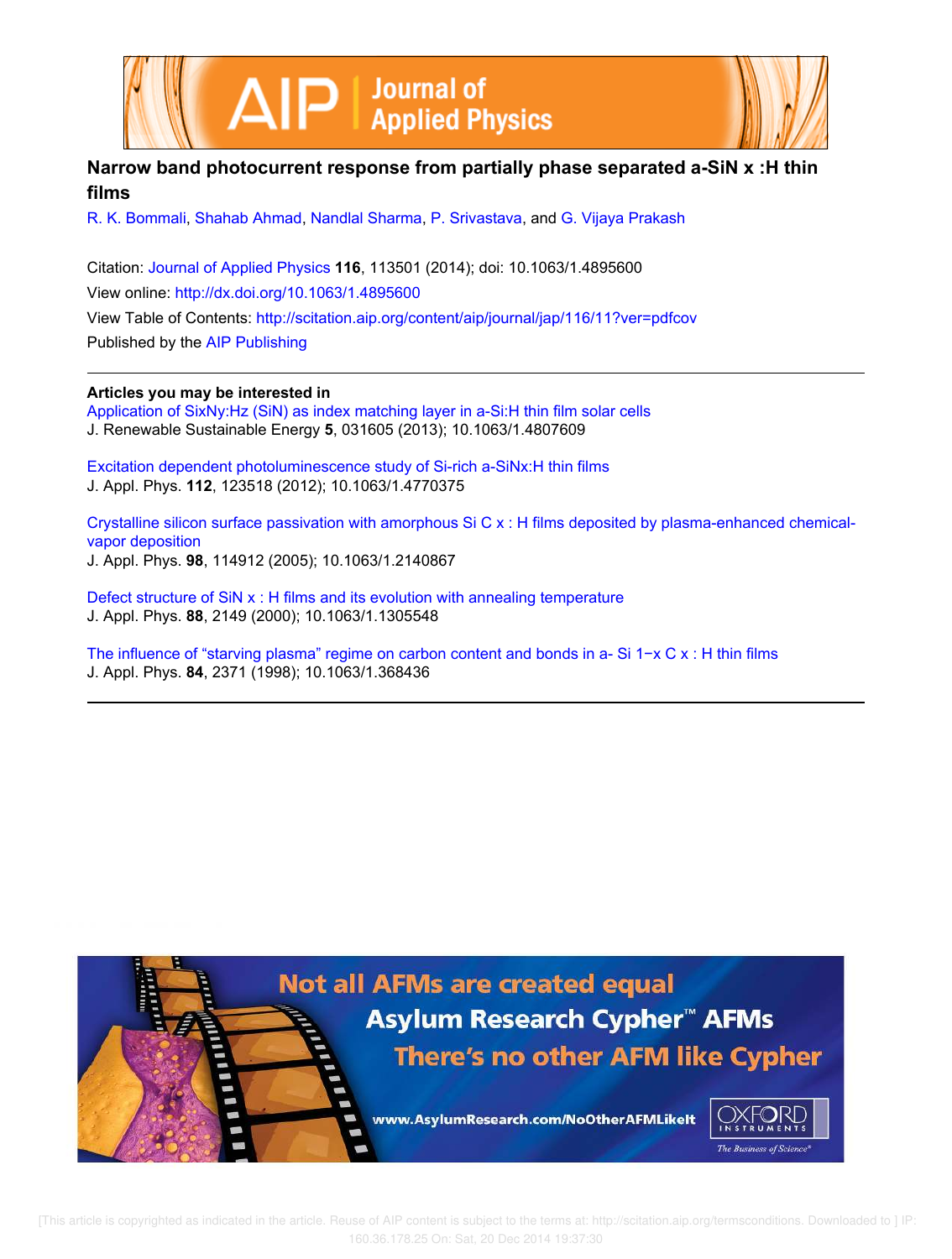

## Narrow band photocurrent response from partially phase separated  $a\text{-}SiN_x:H$ thin films

R. K. Bommali, Shahab Ahmad, Nandlal Sharma, P. Srivastava,<sup>a)</sup> and G. Vijaya Prakash Nanostech and Nanophotonics Laboratory, Department of Physics, Indian Institute of Technology Delhi, Hauz Khas, New Delhi 110 016, India

(Received 7 July 2014; accepted 2 September 2014; published online 15 September 2014)

We report static and dynamic photocurrent response from sub-stoichiometric  $a$ -SiN<sub>x</sub>:H thin films. The photocurrent spectral (PCS) response is peaked in the technologically important optical energy range of 2.2 to 4.5 eV. The transient photocurrent response with prolonged exposure is attributed to reduction in number of charge carriers due to trapping of photo-generated carriers at defect sites. The narrow PCS response is attributed to dominant photo-generation of carriers in the bandtails of stoichiometric  $Si_3N_4$  phase and subsequent transport through the excess Si network. © 2014 AIP Publishing LLC. [http://dx.doi.org/10.1063/1.4895600]

### I. INTRODUCTION

Silicon quantum dots (Si QDs) embedded in a dielectric matrix is an attractive system to leverage useful physical properties arising out of the quantum confinement effect  $(QCE)$ .<sup>1</sup> Predominantly two materials viz. SiO<sub>2</sub> and recently  $Si<sub>3</sub>N<sub>4</sub>$  are being considered for the choice of a dielectric matrix. Features like, lower barrier to charge carrier injection into QDs, photoluminescence (PL) over the entire visible range and possibility of obtaining in-situ growth of Sinanostructures without the requirement of post-treatments make silicon nitride an attractive matrix. Si QDs embedded in  $Si<sub>3</sub>N<sub>4</sub>$  system is being studied for applications like light emitting devices, $2,3$  non-volatile memories<sup>4</sup> and for third generation photovoltaic devices like tandem solar cells<sup>5</sup> and spectral converters.<sup>6</sup> In general, low temperature deposited silicon nitride is a partially phase separated<sup>7</sup> composite of amorphous Si (hereafter a-Si:H) inclusions in amorphous hydrogenated silicon nitride (hereafter  $a$ -SiN<sub>x</sub>:H). Processing the as-deposited material with suitable post deposition treatments like furnace annealing,<sup>8</sup> swift heavy ion irradiation<sup>9</sup> and rapid thermal annealing  $3,8,10$  leads to the precipitation of Si QDs in silicon nitride matrix. Though, so far, the stress has been on achieving phase separated Si QDs in  $Si<sub>3</sub>N<sub>4</sub>$  matrix; recent theoretical<sup>11</sup> and experimental reports<sup>12–14</sup> suggest that isolated QDs may not be very attractive for applications where charge transport is desired. It is also mentioned that conduction may be possible only if the QDs are closely spaced (via tunnelling), or, as we will discuss in the present report, if the matrix is partially phase separated<sup>7</sup> wherein, the excess Si provides the necessary conduction pathways. The partially phase separated  $a$ -SiN<sub>x</sub>:H shows interesting properties like excitation energy dependent  $PL^{7,15}$  and a preferential enhancement in PL upon exposure to hydrogen plasma.<sup>16</sup> Further, results presented here become important considering the recent report by Kiriluk et al.,<sup>17</sup> which demonstrates the strong absorptive nature and efficient carrier transport in nanocrystalline a-Si:H embedded in amorphous matrices,

suggesting the advantage of such materials towards improving solar cell efficiencies.

Interest in Si nanostructures embedded in dielectrics is twofold, studying QCE related luminescence and their passive applications such as photovoltaics.<sup>12,18–24</sup> Majority of the existing reports on the photocurrent properties of these materials are related to  $SiO<sub>2</sub>$  host matrix, with very few reports related to  $Si<sub>3</sub>N<sub>4</sub>$ . For example, spin dependent charge transport has been reported for  $a$ -SiN<sub>x</sub>:H using photoconductivity measurements $^{25}$  and others reporting a blue green sensitivity with Si nanostructures embedded in  $Si<sub>3</sub>N<sub>4</sub>$ . <sup>18,24</sup> It must be noted that the above cited articles reporting photoconductivity measurements were carried out using different electrode materials and measurement geometries, wherein the nature of photocurrent spectral response reported is broadband, ranging from the blue to red part of the visible spectrum.

In the present work, we report the observation of photocurrent spectral response in  $a$ -SiN<sub>x</sub>:H thin films of different compositions. The compositional variation of films is expected to bring a variation in the average size of the nanoscale Si inclusions. The photocurrent spectra have interesting features like a predominant UV sensitivity and double peak feature, with negligible response in the red-end spectral region. Here, we attempt to explain the physical origins of these observations, supported from other optical and electrical measurements. In interpreting the results, we continue with the view of Si rich  $a$ -SiN<sub>x</sub>:H, as a composite material as presented in our previous publications.<sup>15,16</sup>

#### II. EXPERIMENTAL DETAILS

Here, we report the static and dynamic photo current response measurements on  $a$ -SiN<sub>x</sub>:H thin films, with varying excess Si content, deposited on ITO glass (ITO/g) substrates and on a p-type Si (100) substrate for a selected case. The films were prepared using  $SiH<sub>4</sub>$  (4% in Ar) and NH<sub>3</sub> precursor gases by means of plasma enhanced chemical vapour deposition (PECVD). Other deposition parameters: substrate temperature, chamber pressure, and plasma power were  $200^{\circ}$ C, 1 mbar, and 25W, respectively. The photocurrent measurements

a)Author to whom correspondence should be addressed. Electronic mail: pankajs@physics.iitd.ac.in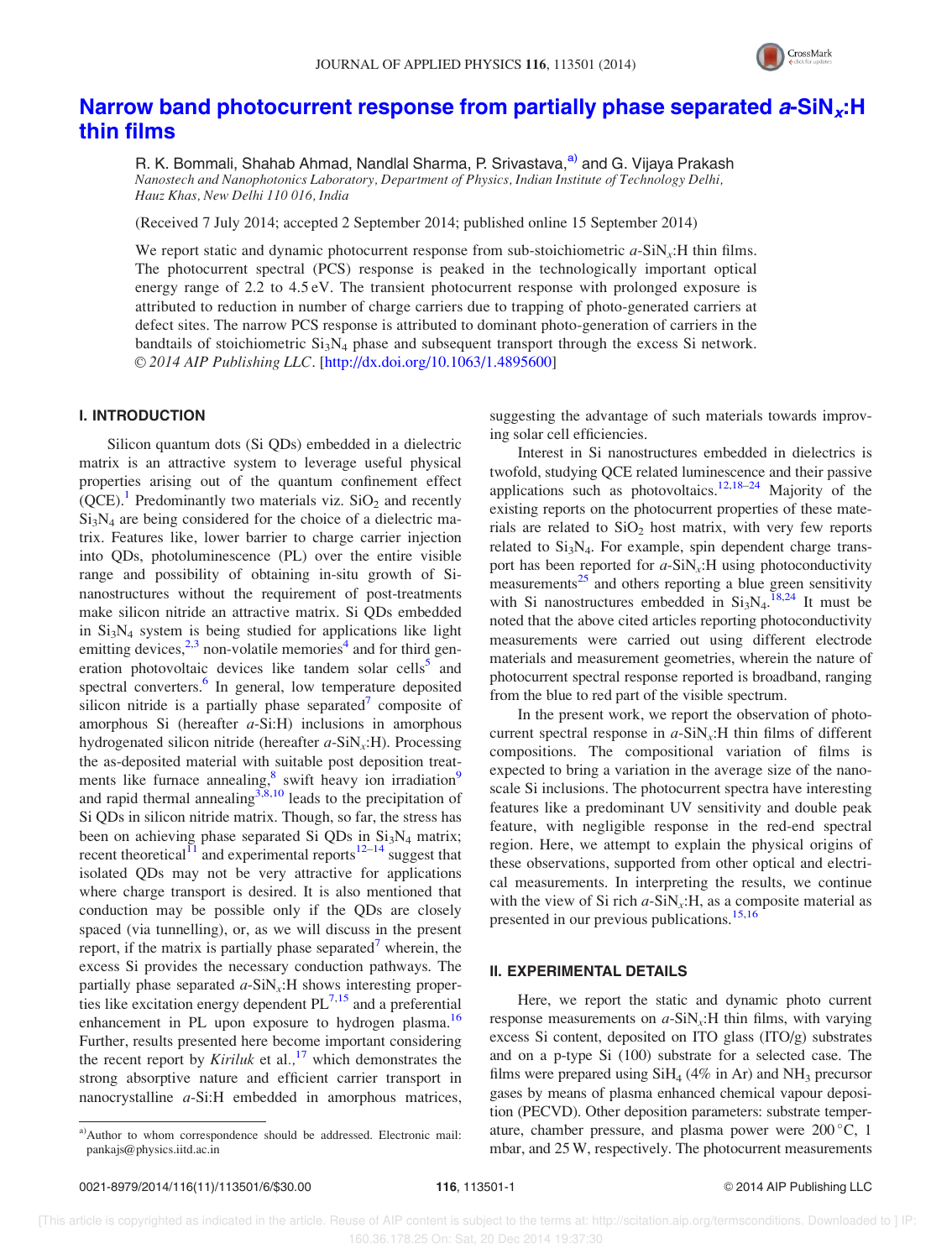were carried out in vertical and lateral geometries. For vertical geometry of photo-electrical measurements, Al coated on top of the film and the ITO/g substrate act as electrodes, whereas for lateral geometry two Al contacts, separated by  $\sim$ 900  $\mu$ m, were made on top of the films deposited on Si substrates. The investigated films have a thickness of  $\sim$ 100 nm and size of the photoconductive device/cell in the vertical geometry is 2  $\times$  2 mm<sup>2</sup>. During photocurrent measurements, Xenon lamp was used as a light source coupled with a Bentham monochromator to facilitate wavelength selection, with a spectral resolution of 0.1 nm. All the electrical characteristics were measured with a  $\mu$ Autolab (type III) galvanostat/potentiostat,which is equipped with a pico-ammeter and a d.c.voltage source  $(-5V)$ to  $+5$  V) has been used as potentiostat. The counter electrode and working electrode (joined with reference electrode) from potentiostat have been connected to the film via ITO and Al metal contacts. The partial phase separation and the presence of a-Si:H inclusions in the films have been confirmed from XPS and HRTEM respectively, the experimental details of which are discussed elsewhere. $^{22}$  The composition of the films was obtained from RBS experiments, carried out using 1.7 MeV He<sup>2+</sup> ions at a backscattering angle of 170°, with a detector solid angle of 3.052 milli-steradians and a resolution of 17 keV. The optical absorption spectra and the bandgap  $(E_g)$  values are obtained from the spectral information obtained from Shimazdu UV3600 spectrophotometer. The thicknesses of the films have been determined using X-ray reflectivity (XRR) measurements with Bruker D8. The analysis of RBS data indicates that the ratio between nitrogen and Si (N/Si ratio) for the films ranges from 0.3 to 1.3 (see Table I). Correspondingly the optical bandgaps  $(E_g)$  estimated from absorption spectra vary from 2 eV (approaching a-Si) to 4.5 eV (close to stoichiometric  $a-Si_3N_4$ ).

#### III. RESULTS AND DISCUSSION

The details of all the films considered in the present work are enlisted in Table I. First, we present the transient photocurrent response of  $a-SiN<sub>x</sub>:H$  film to illumination, by measuring the current across the electrodes at various bias conditions (Figure 1). The results are presented for film S4, other films also exhibit a similar behaviour. Two cases are presented, the blue curve represents the current generated at a bias voltage of near 0 V, the red curve on the other hand is the current generated under a bias of 5 V. Both the curves show an abrupt increase in the current under illumination and a typical ON-OFF mechanism with a clear evidence that the  $a$ -SiN<sub>x</sub>:H films show strong photo carrier generation. In order to understand the measurement process clearly, let us look at

TABLE I. The N/Si ratio and the estimated optical gap values and the thicknesses of  $a$ -SiN<sub>x</sub>:H thin films.

| Film           | N/Si(x) | Optical gap $Eg$ (eV) | Thickness (nm) |
|----------------|---------|-----------------------|----------------|
| S <sub>1</sub> | 0.3     | 2                     | 110            |
| S <sub>2</sub> | 0.4     | 2.1                   | 46             |
| S <sub>3</sub> | 0.5     | 2.2                   | 118            |
| S <sub>4</sub> | 1.1     | 3.8                   | 57             |
| S <sub>5</sub> | 1.3     | 4.5                   | 127            |



FIG. 1. A typical transient photocurrent response under excitation with 355 nm wavelength for bias voltages 0 V (blue) and 5 V (red). The photocurrent generated for each curve is marked on the Y-axis.

the device geometries used and the corresponding energy band diagrams. The vertical geometry adopted is depicted in Figure  $1(a)$ , whose details are provided in the experimental section. Figure  $2(b)$  shows corresponding electronic energy band diagrams, before and after electrical contact. The work function of the electrodes used viz. Al  $(\phi_{Al})$ , ITO  $(\phi_{ITO})$ , and the *a*-SiN<sub>x</sub>:H electron affinity ( $\chi$ <sub>a-SiNx:H</sub>) are depicted in these schematics to visualise the modification of the band edges when these layers are brought into electrical contact. As is evident from the Figure  $2(b)$ , due to a difference in work functions of ITO and Al, the  $a-SiN_x$ : H conduction band slopes towards Al after the Fermi levels of Al and ITO align subsequent to an electrical contact between the layers.

The photocurrent spectral (PCS) responses for  $a$ -SiN<sub>x</sub>:H are depicted in Figure 3 for films (S1 to S5) of different compositions. Details of these films are provided in Table I. There are several notable features in these data, which make



FIG. 2. (a) The vertical geometry adopted for photocurrent measurements. (b) Schematic energy band diagram for vertical geometry before (top) and after (below) electrical contact between the layers.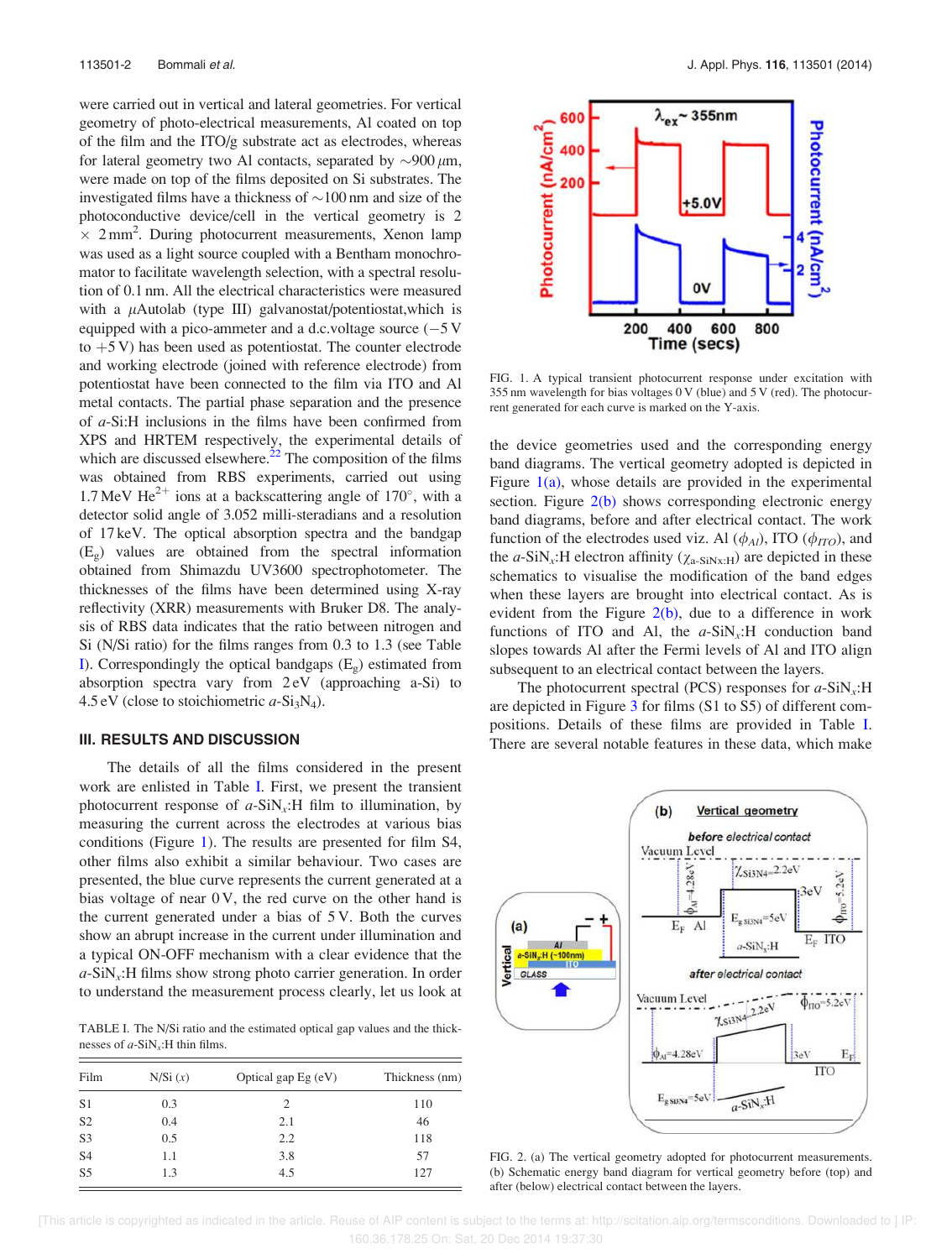

FIG. 3. The normalized photocurrent spectral response for  $a$ -SiN<sub>x</sub>:H thin films collected under zero bias voltage. Inset shows the plot of blue-shift in photocurrent on-set against the optical bandgap (Eg). The onsets have been taken to be the value of optical energy at mid intensity values (indicated by dotted arrow) of photocurrent.

it interesting and distinct from the spectral response data reported in literature for similar materials. First, it may be noted that PCS response for the films extends from the UV to green region of the visible spectrum. In particular, the PCS is double peaked in the UV-blue region. Second, the response below 2.5 eV is negligible. These features are quite distinct from other competing Si based composites such as Si-nanocrystals embedded in a-Si:H,  $SiO<sub>2</sub>$  and  $Si<sub>3</sub>N<sub>4</sub>$  systems and silicon carbon nitride thin films. $18-21$  For example, differences can also be seen in the report by *Torre* et al.,  $^{24}$ which discusses the comparison of the spectral response from  $SiO<sub>2</sub>$  and  $Si<sub>3</sub>N<sub>4</sub>$  based nanostructured films, wherein a blue peaked response was observed for both the materials. The response was peaked in the blue region with a tailing behaviour that extended into the red region. The UV to green sensitivity of the  $a$ -SiN<sub>x</sub>:H films thus demarcate the present results from those reported in literature.

As seen from Figure 3, the PCS responses for all the films are maximum at around 3.3 to 4 eV. This behaviour can be understood by considering the fact that the band gap of stoichiometric silicon nitride<sup>26</sup> ranges between 4.5 to  $5 \text{ eV}$  (Table I), and therefore it may be inferred that band tail states just below the absorption band edge act as centres for the creation of charge carriers under illumination. Further, the role of Si inclusions in the observed features may be ruled out, as their expected response should come in the red region of the spec $trum<sup>27</sup>$  To elaborate further, if we consider the band gap of quantum confined Si (from *Park* et al.<sup>28</sup>), a sharp response is expected in the UV-blue region for a-Si inclusions having narrow size distribution of  $\sim$ 1.5 nm. However, the films in the present case are partially phase separated with large variation of the sizes (2 to 10 nm) of the a-Si inclusions.<sup>15</sup> Also, the marginal spectral shift in the PCS, despite major compositional variation in the films clearly indicates that the silicon nitride phase in the composite matrix is the major contributor to the observed PCS response. Next, we consider the tailing effect towards the lower energies. The inset in Figure 3 shows the variation of the photocurrent onset with the  $E_g$ , wherein we consider the photon energy at which the PCS intensity is half to be representing the onset. This tailing of the PCS can be attributed to the modification of the bandtail states with increasing Si content<sup>26</sup> in random bonded Si rich  $a$ -SiN<sub>x</sub>:H. It is a reasonable assignment, as the films under consideration are partially phase separated, whereby both random mixed<sup>29</sup> as well as random bonded $30$  regions may be expected to be present within the films. $31$  Also, the dissipation of the photogenerated carriers into the midgap radiative and non-radiative defects<sup>15</sup> of the silicon nitride matrix cannot be ruled out. Therefore, the low PCS response in the spectral region below 2.5 eV could be an indication of possible dissipation of energy via radiative recombination of charged carriers. While the charge separation in Si QDs may be difficult due to their higher binding energies, $3^2$  excess of silicon content contributes to the photocurrent by providing conduction channels necessary for the transport of carriers photo-generated in  $Si<sub>3</sub>N<sub>4</sub>$ bandtails. This view is in agreement with our observation that,



FIG. 4. Comparison of the photocurrent spectral response (top) of films S1 and S5, with the photoluminescence excitation for films similar to S1 and S5 represented by corresponding colours. The PLE monitoring wavelengths were 590 nm and 500 nm as marked against the corresponding curves.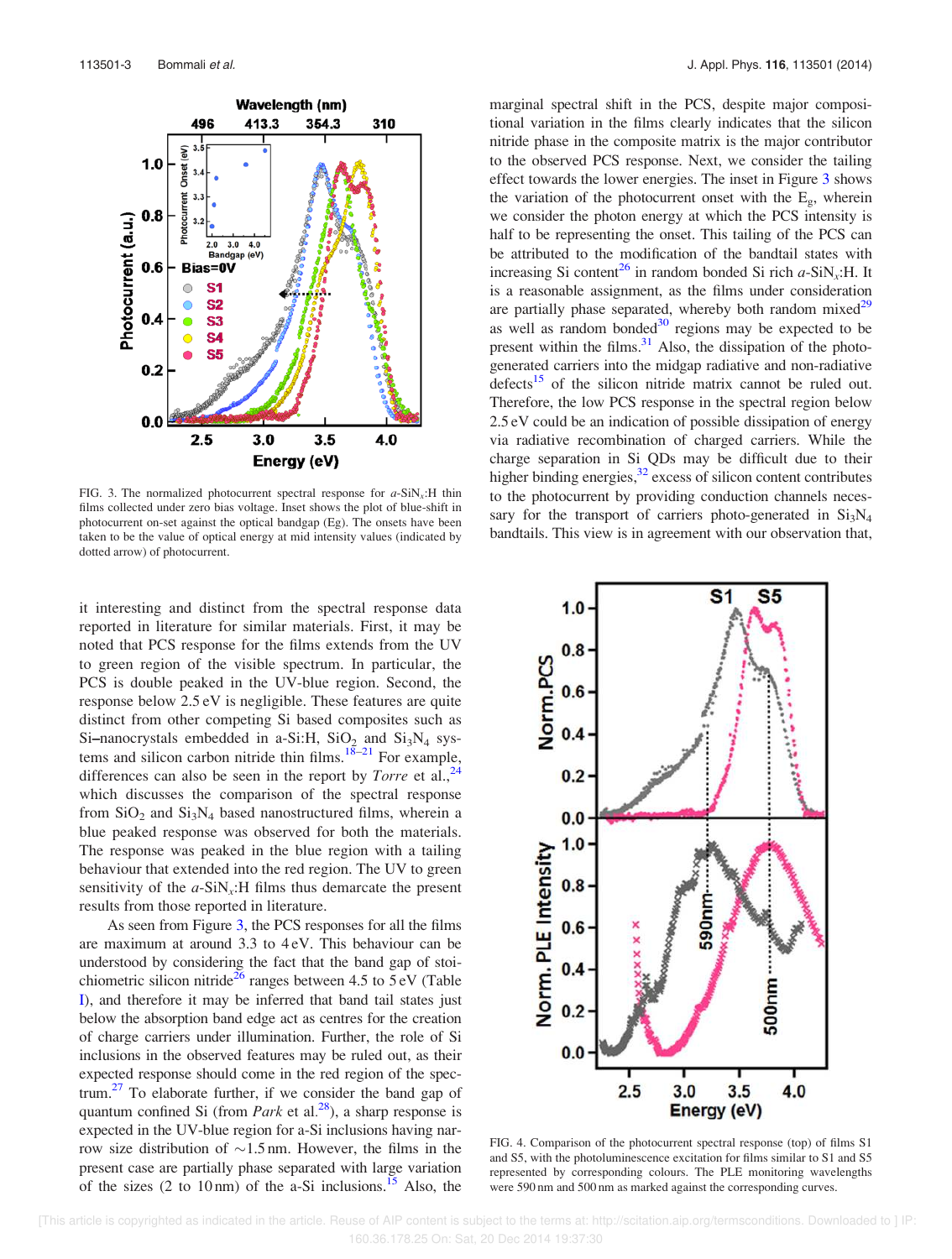

FIG. 5. (a) Comparison of the PCS response of a commercial Si detector (dots) with that of  $a-SiN_x$ :H film (circles) using the same experimental set-up. (b) The transmission spectra of a bare ITO coated glass substrate (dots) and the  $a-SiN_x$ :H film (circles).

both PL spectra<sup>16</sup> and the photocurrent spectral response are excited in mutually exclusive spectral regions.

The PL from the above mentioned  $a$ -SiN<sub>x</sub>:H thin films has a broad band nature ranging between 3.2 and 1.5 eV. The broad band response was attributed to the presence of multiple radiative centers like nitrogen dangling bonds, Si dangling bonds, and  $a$ -Si inclusions in these films.<sup>15</sup> Further clarity on the photogeneration mechanism is provided by comparison of photoluminescence excitation (PLE) and the PCS data as shown in Figure 4, wherein we compare the extreme films S1 and S5. From the (PLE) measurements (Figure 4), the optimum excitation energies are found to be 3.1 eV and 3.7 eV, respectively, for Si rich (S1) and near stoichiometric (S5) films, which are indeed well within the region of photocarrier generation (3.0 eV to 4.1 eV,) (see Figure 3). Therefore, it can be inferred that radiative recombination (PL) takes place only after photo-generated carriers thermalize down to lowest bandtail states, which in agreement with the present understanding of radiative recombination in amorphous materials.<sup>33</sup>

Now we address the sharp edge in the PCS spectra, above  $4 \text{ eV}$ . Figure  $5(a)$  shows a comparison of the normalised PCS response of one of the  $a$ -SiN<sub>x</sub>:H films S1 with the response of a commercial Si detector measured under similar conditions. Here, it should be mentioned that all the films show a similar edge, therefore the following discussion applies to all films. Further, Figure  $5(b)$  also shows the transmission spectra of a typical  $a$ -SiN<sub>x</sub>:H film and corresponding ITO/g substrate. From Figures  $5(a)$  and  $5(b)$ , it is clear that the higher energy edge  $(\sim4 \text{ eV})$  of the PCS response could be a manifestation of the ITO/g absorption edge. In order to investigate the role of device geometry and contact related effects, the photocurrent spectra have also been recorded in lateral geometry for an  $a$ -SiN<sub>x</sub>:H film deposited simultaneously on both ITO/g and Si substrates as shown schematically in Figure  $6(a)$ . The PC spectra also show a comparison obtained in both lateral and vertical geometries for one of the films. Along with PC spectra, Figure  $6(b)$  also shows the

band diagram corresponding to the lateral device before and after electrical contact. The energy band structure does not change after electrical contact because of the Al on the either sides of  $a$ -SiN<sub>x</sub>:H; as the Fermi levels are already aligned. It can be noticed from Figure  $6(c)$  that the PC spectra recorded in different geometries are comprised of two peak structure with different relative amplitudes. Thus confirming that the observed spectral response is an intrinsic nature of  $a$ -SiN<sub>x</sub>:H thin films and is independent of device geometry. It may also be noticed that the photocurrent amplitudes measured in the lateral geometry are relatively smaller compared to that in the vertical geometry, which could be due to differences between the overall charge carrier transport lengths before collection at the electrodes.

We now describe the results that throw light on the double peak feature noticed in the PCS data. Figure  $7(a)$  shows the PCS measurements at different bias voltages. It may be



FIG. 6. (a) The schematic of the Lateral geometry adopted for film deposited on Si substrate and (b) schematic energy band diagram. (c) The normalised PCS response of  $a$ -SiN<sub>x</sub>:H film for lateral (blue dots) and vertical (pink dots) geometries, respectively.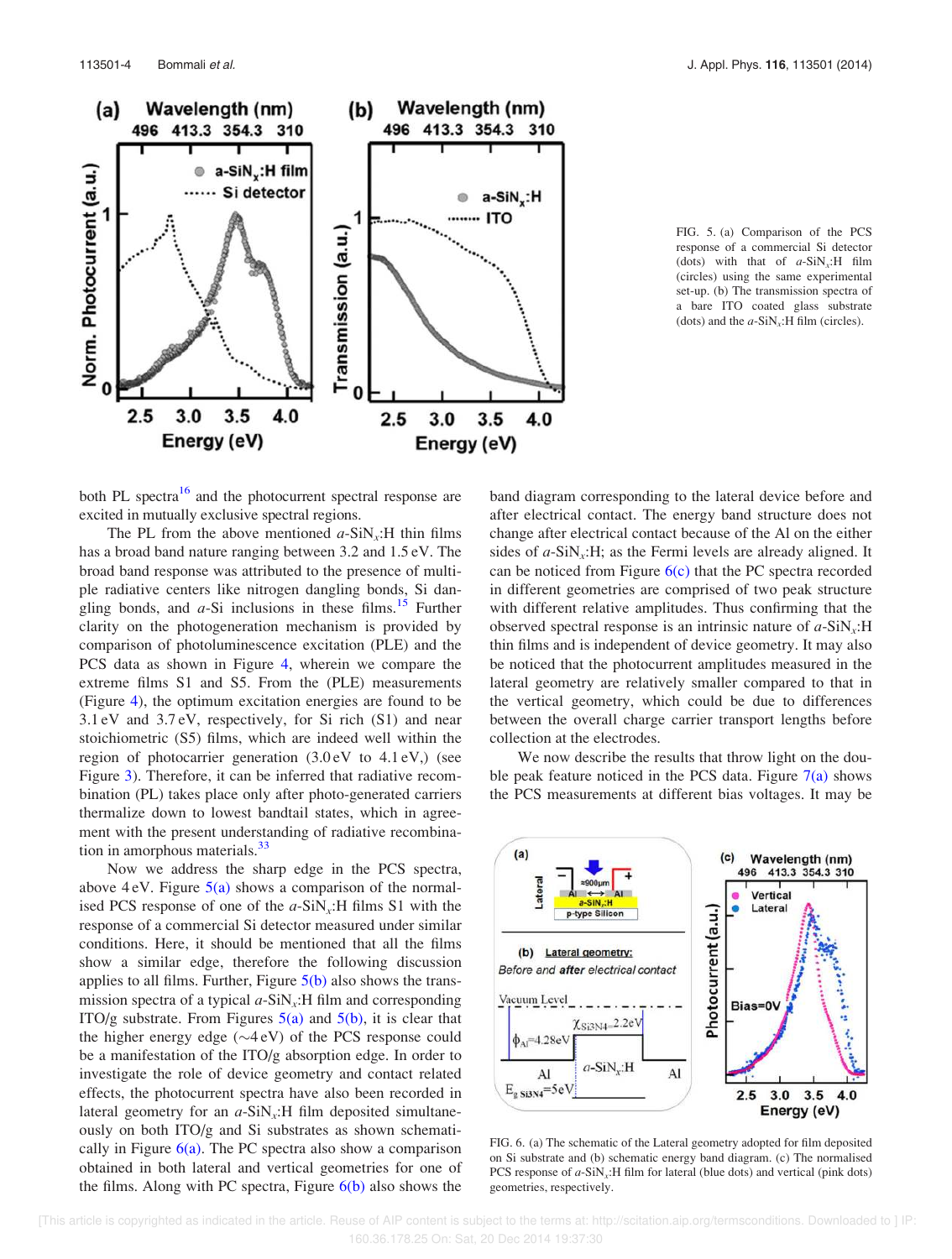observed that the photocurrents are increasing with the increasing of bias voltage. This result can be attributed to the enhancement in the population of energy levels with photogenerated carriers. Evidence of which is also observed in the transient photocurrent data presented in Figure 1. This is elaborated as follows: according to the typical photocurrent transient response characteristic shown in Figure 1, the photocurrent response gradually decreases with increasing duration of the light exposure. Having used very low light powers, such behaviour can be expected when there are traps/defects that lead to a decrease in the number of photogenerated carriers. These defects can be present at the  $a$ -Si:H/ $a$ -SiN<sub>x</sub>:H interfaces. Specifically, the fall in photocurrent in the ON state can be attributed to charging of defects, as observed by Koyanagi et  $al$ .<sup>12</sup> in photo-capacitance measurement, wherein the transient behaviour has been associated with the presence of  $a$ -Si phase within  $SiO_x$  thin films.

In the present experiment, the photocurrent decay under illumination is however found to diminish when an external bias is applied (see Figure 1). This is attributed to the additional photogenerated carriers generated in the presence of an external bias as it aids charge separation. The normalised PC spectral data (Figure  $7(b)$ ) show a clear change in spectral shape going from the bias voltages of  $0 \,$ V to  $1 \,$ V. It must be noted that the zero bias condition corresponds to small but finite voltage of less than 1 mV. This change in spectral



FIG. 7. (a) The evolution of photocurrent spectra for film S4 with applied bias voltage from  $0$  ( $\sim$ 1 mV) to 5 V. (b) shows the corresponding normalised spectra. Upon application of a bias, the contribution of lower energy states to the photo carriers increases. (c) Schematic showing the photo-generated carrier transport through two sets of band tail states under a small bias  $(\sim 1 \text{ mV})$  (left) and a higher bias (right). The states closer to the conduction band have lower localisation (dotted), whereas deeper states have higher localisation (dashed).



FIG. 8. The typical Current-Voltage (IV) graph under illumination with 355 nm. Inset shows a linear fit to the plot of current density versus the square root of electric field, there by indicating that the Poole-Frenkel mechanism is responsible for photo-conduction.

shape is understood in the following manner; under a low bias voltage condition, the photo-carrier generation takes place (or preferred) in the band tails states close to the band edges, however the increase of bias voltage tends to increase the participation of states further below the band edge. The increase in photo-carrier generation in energetically lowlying band tail states can be understood from the schematic band diagram shown in Figure  $7(c)$  for a vertical geometry photocurrent device. It is well known that the degree of localisation of bandtail states increases as one moves deeper into the gap, $34$  and with this understanding it may be appreciated that the transport across states with high localisation would be relatively difficult compared to states with low localisation in space. In the present case, therefore, the application of an external bias facilitates the transport and subsequent collection of photo-generated carriers across deeper bandtails (see Figure 7(c)).

Further, information on the carrier transport mechanism is revealed by the current-voltage (I-V) measurements. Figure 8 shows the typical I-V characteristics for one of the of  $a-SiN_x$ :H thin film (S5) under illumination with 355 nm wavelength from the Xe light source, wherein the current response exhibits an exponential rise with increase in voltage. Further insight into the conduction mechanism is provided by the inset graph showing a plot of current density (J) versus the square root of applied electric field  $(E^{1/2})$ . The convincing linear fit of experimental data corroborates that the phototransport occurs via the Poole-Frenkel conduction mechanism, characteristic of amorphous materials.<sup>35</sup>

#### IV. CONCLUSIONS

In conclusion, the UV-visible spectral photo-sensitivity is observed in  $a-SiN_x$ : H thin film devices, in which the of